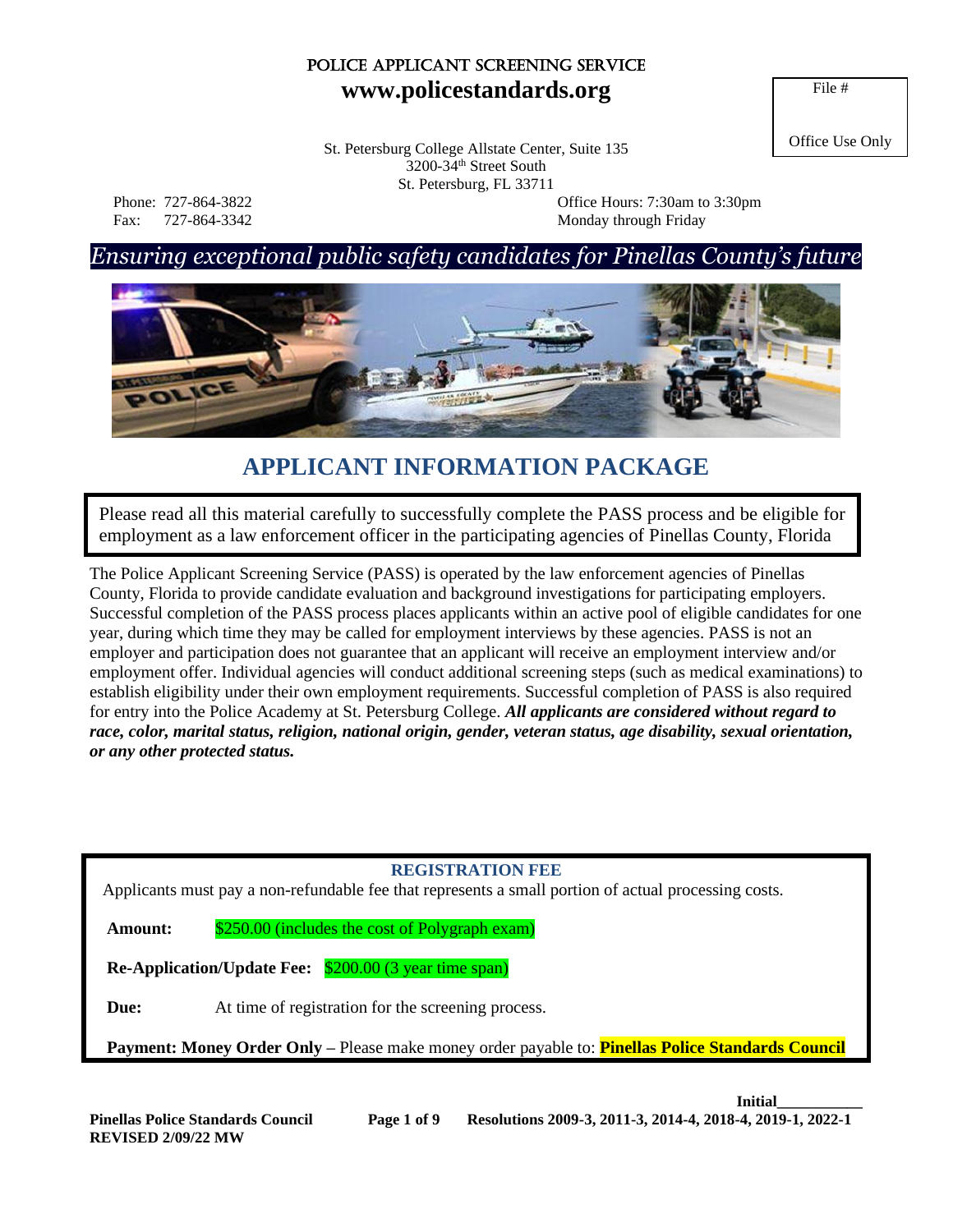#### **TIME IS IMPORTANT**

By design, the PASS process is a very extensive and exhaustive background investigation. The PASS staff will make every effort to expedite your case, but your cooperation is essential. For instance, submitting an incomplete Personal History Statement will substantially slow and possibly eliminate your eligibility for successful completion. The demand for PASS services is substantial and to help allocate resources efficiently, inactive files will be closed and may require an administrative fee to re-open. This will include cases where the applicant fails to attend an appointment without calling in advance to cancel or reschedule or other cases where there is an unexplained lack of response on the part of the applicant.

### STEP ONE:

**Registration and payment of the required fee:** Applicants must register in person by presenting a government issued identification bearing a photograph (such as a driver license or passport), pay the **registration fee by money order (ONLY)**, acknowledge that they have read this Applicant Information Package, and complete a brief questionnaire to determine eligibility for processing (please refer to the next page to learn about PASS processing eligibility categories).

Applicants will be assigned an Administrative Interview date and a Polygraph Exam date. Although time sensitive, PASS staff will make every effort to work with Applicants to accommodate potential scheduling conflicts. Assigned PASS dates are considered finalized unless an emergency arises. Applicants are required to make immediate contact with their assigned investigator should an issue occur negating adherence to the specified timeline. The assigned investigator shall work with the applicant to resolve any potential conflicts.

- Registration hours are Monday-Friday 7:30 a.m. to 3:00 p.m.
- To expedite the registration process, we recommend applicants call ahead to schedule an appointment date/time to reduce possible waiting time.
- Please contact Robyn Weir by phone at 727-864-3822 Ext. 1 or email [weir.robyn@spcollege.edu](mailto:weir.robyn@spcollege.edu) to confirm an appointment. Confirmation are only done via email.

### STEP TWO:

**Fingerprints:** PASS provides a fingerprint sheet that has to be sent to the **Pinellas County Sheriff's Office** (Map and directions will be provided at registration).

**Basic Abilities Test (BAT):** Applicants are required to take and pass this exam prior to the law enforcement academy entrance. As part of the PASS Process, Applicants are required to take and pass this exam to successfully complete the PASS Background Investigation and gain PASS POOL status. If an Applicant has already taken/passed the BAT (within a four-year time period - confirmed through ATMS), they are excluded from this requirement. Additionally, PASS Applicants maintaining active Florida Law Enforcement Certification or having successfully completed an FDLE approved EOT/Florida Re-Certification verification are by PPSC Standards excluded (waived) from taking the BAT as a requirement of the PASS Process. However, Council affiliated agencies retain the authority to require any one or all of these testing procedures to be performed as part of their individual agency employment.

**BAT Testing Site:** The St. Petersburg College Allstate Center offers the BAT and Applicants should directly contact the college at 727-641-7263 or 727-341-4760.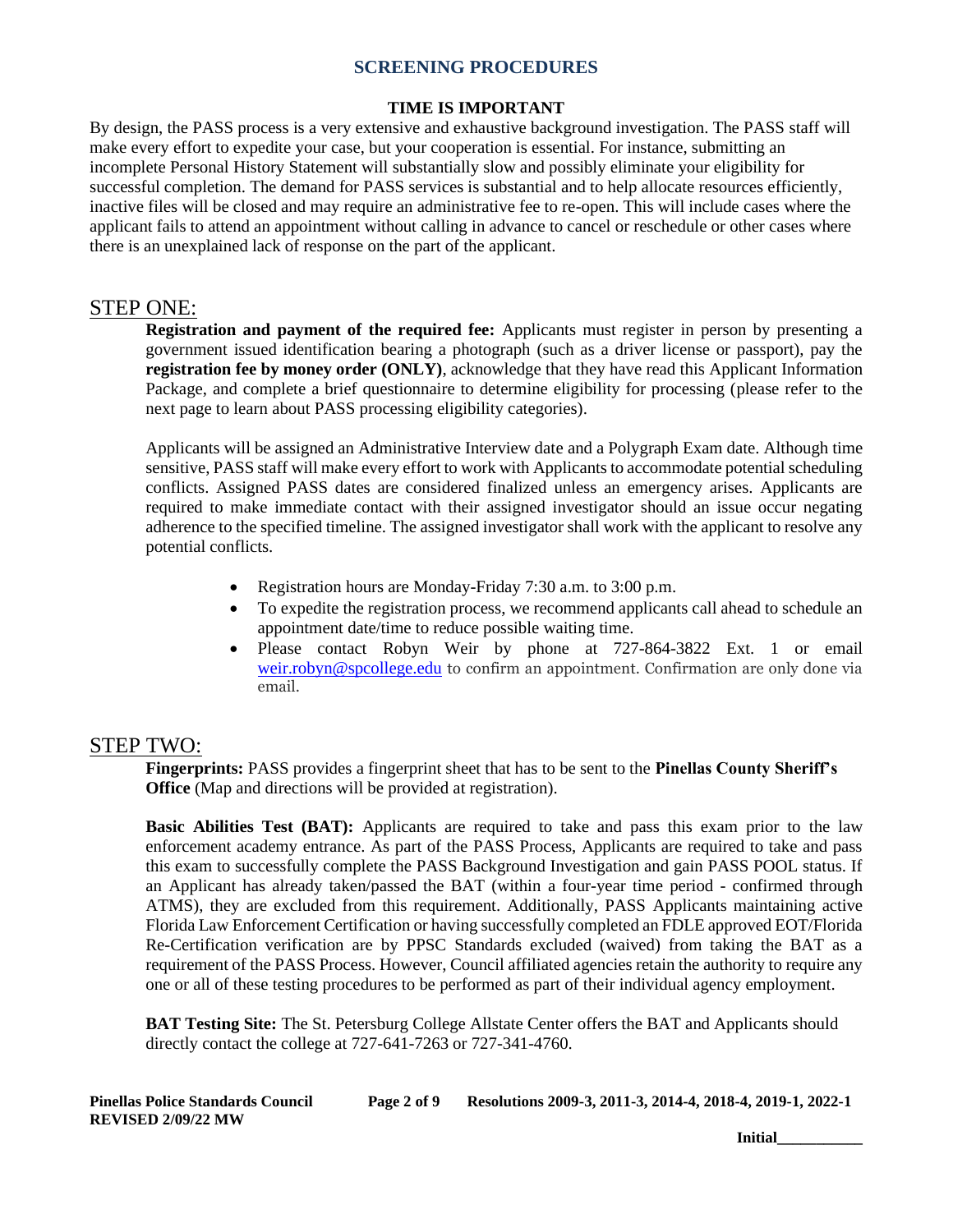### STEP THREE:

**Personal History Statement (PHS):** PASS utilizes POBITS (Peace Officer Background Investigative Tracking System) for applicant personal history information. POBITS is a web-base program that requires applicants to have access to a computer terminal and internet. Applicants will be provided admission to POBITS at the time of PASS registration. The staff member performing registration process will provide guidance and instructions for the use of POBITS and the applicant will be given 10 days for the completion of the PHS.

**\*Deliberate misstatements and/or omissions can and often result in your application being terminated, regardless of the nature or reason for the misstatements/omissions. In fact, the number one reason individuals "fail" a law enforcement background investigation is because they deliberately withhold or misrepresent employment-relevant information from their prospective employer.** 

### STEP FOUR:

**Administrative Interview:** *Applicants must provide all required documents (see list on Page 6 and only original or certified copies will be accepted) by the Administrative Interview date.* Additionally, applicants are encouraged to dress in business attire as their file photograph will also be taken.

**Writing Sample:** Applicants must write a brief un-graded essay on an assigned topic. PASS applicants maintaining active Florida Law Enforcement Certification or having successfully completed an FDLE approved EOT/Florida Re-Certification verification are by PPSC Standards excluded (waived) as a requirement of the PASS Process. However, Council affiliated agencies retain the authority to require any one or all of these testing procedures to be performed as part of their individual agency employment.

### STEP FIVE:

**Polygraph or Other Examination:** All PASS candidates shall be administered a polygraph exam by a qualified polygraphist dictated by the PPSC. The initial polygraph exam cost is included within the PASS Process. \*See Polygraph Procedures for additional information.

### STEP SIX:

**Background Investigation:** The background of eligible applicants is investigated in detail. This is the most time consuming part of the process and usually takes several weeks. The polygraph exam and any associated material shall be completed prior to the PASS Administrative Case Review.

### STEP SEVEN:

**Entry into Candidate Pool:** Applicants who successfully complete all steps of the process will be placed in the Candidate Pool for one year from the date of file approval/completion. Participating agencies may call upon pool applicants for interviews, medical or other screening procedures. Candidates in the pool are also eligible to enter the St. Petersburg College Law Enforcement and/or Corrections Academy. After expiration from the pool, files may be re-opened at the request of a participating law enforcement agency.

\***POOL CANDIDACY EXPIRATION:** Applicants may request a PASS UPDATE (discount fee assessed) within three years of their original PASS POOL expiration date. Upon successful completion of the PASS UPDATE, applicants will be placed back into the PASS POOL for an additional year.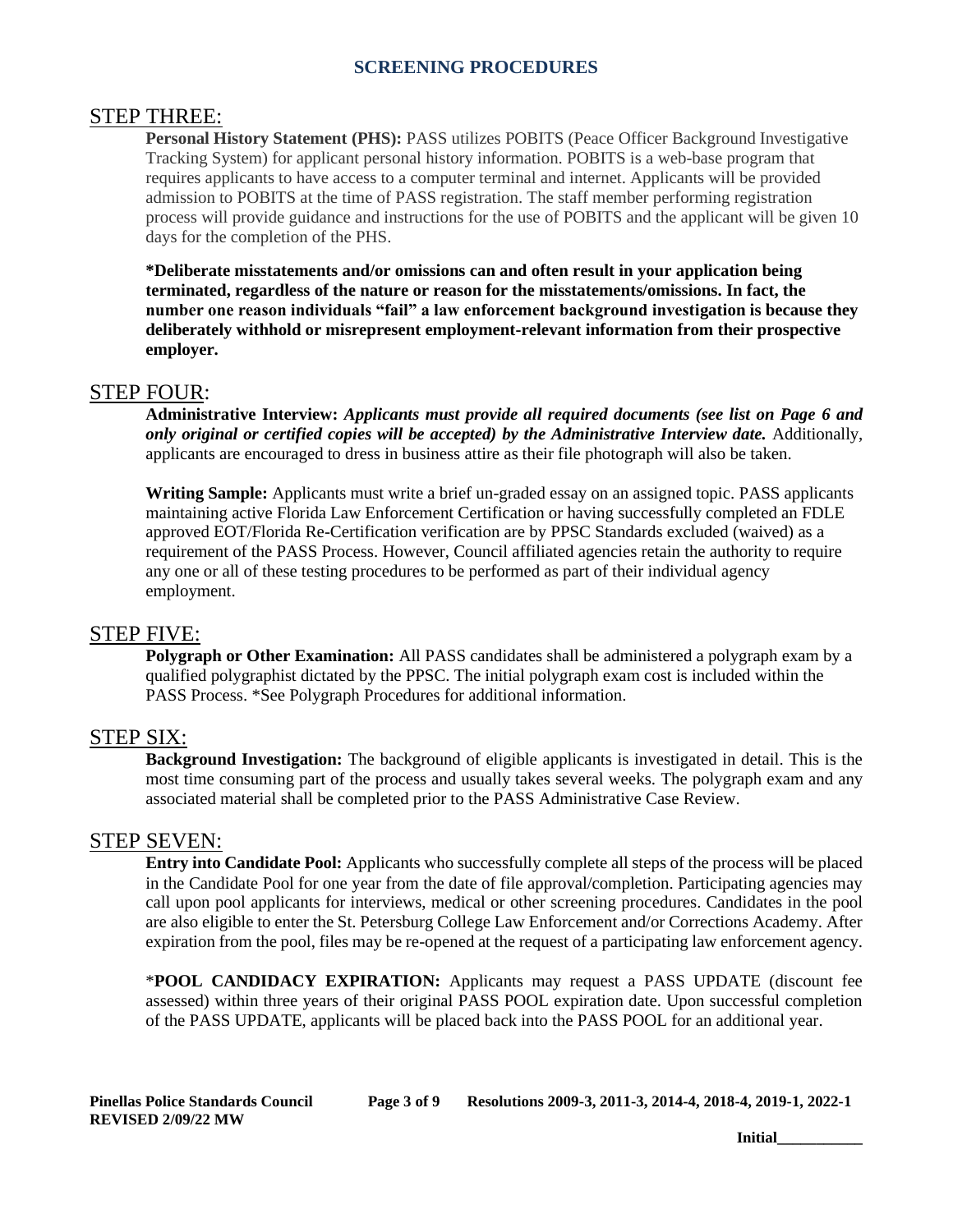# **SCREENING PROCEDURES** ALL APPLICANTS MUST MEET THE FOLLOWING SELECTION STANDARDS

#### **To be employed as a Law Enforcement Officer and/or Correction Officer within the State of Florida (Florida Statutes 943.13) the following minimum qualifications apply: INDIVIDUALS MUST**

- be at least 19 years of age.
- be a citizen of the United States.
- have earned a high school diploma or equivalent (GED) for law enforcement and corrections applicants.
- not have been convicted of any felony or of a misdemeanor involving perjury or false statement. Any person who, after July 1, 1981, pleads guilty or nolo contendere to, or is found guilty of a felony, or of a misdemeanor involving perjury or a false statement, shall not be eligible for employment or appointment as an officer, not-withstanding suspension of sentence or withholding of adjudication.
- never have received a dishonorable discharge from any of the Armed Forces of the United States.
- have documentation of processed fingerprints on file with the employing agency.
- pass a physical examination by a licensed physician, physician assistant, or certified advanced registered nurse practitioner.
- have good moral character as determined by a background investigation under procedures established by the Criminal Justice Standards and Training Commission.

# ELIGIBILTY FOR PASS PROCESSING \*\*\* (LAW ENFORCEMENT APPLICANTS) \*\*\*

### **To be eligible for PASS processing, you must meet at least ONE of the following qualifying education or life experiences. (All college degrees or credits must be earned at a school that is regionally accredited, or approved for Criminal Justice Standards and Training Commission [CJSTC] Salary Incentives.):**

- 1. You have earned at least an Associate's Degree; OR
- 2. You have earned at least **60** semester hours of college credits. (You must have been in good standing during your last attendance, with a cumulative GPA of at least 2.0 on a 4-point scale.); OR
- 3. You have received an Honorable Discharge from active duty in one of the armed services, having successfully completed a regular enlistment without early separation, or having completed at least 12 months of active duty within an 18-month period during a reserve enlistment without early separation; OR
- 4. You are currently certified as a Florida Law Enforcement Officer having successfully completed a oneyear probation - not counting academy attendance; OR
- 5. You are currently certified as a Law Enforcement Officer in another state, the military or a federal law enforcement agency - meeting all requirements of a CJSTC Equivalency Of Training (EOT) review, including having successfully completed at least one year of employment as a full time officer - not counting academy attendance.
- 6. **"Academy Only" Exception:** If you do not meet any of the preceding five qualifying life experiences, but you do have at least **30** college credits with a cumulative GPA of at least 2.0, OR you have earned a "Criminal Justice Practitioner Designation" from the Criminal Justice Academy at Pinellas Park High School, you may request **"Academy Only"** processing. Upon successful completion of this processing (you meet all other standards); you may then attend the Police Academy at St. Petersburg College to earn additional college credits. Because St. Petersburg College Police Academy attendance earns cadets at least an additional 30 credits, upon academy graduation you will then be eligible to enter the candidate pool.

| <b>Pinellas Police Standards Council</b> | Page 4 of 9 | Resolutions 2009-3, 2011-3, 2014-4, 2018-4, 2019-1, 2022-1 |
|------------------------------------------|-------------|------------------------------------------------------------|
| <b>REVISED 2/09/22 MW</b>                |             |                                                            |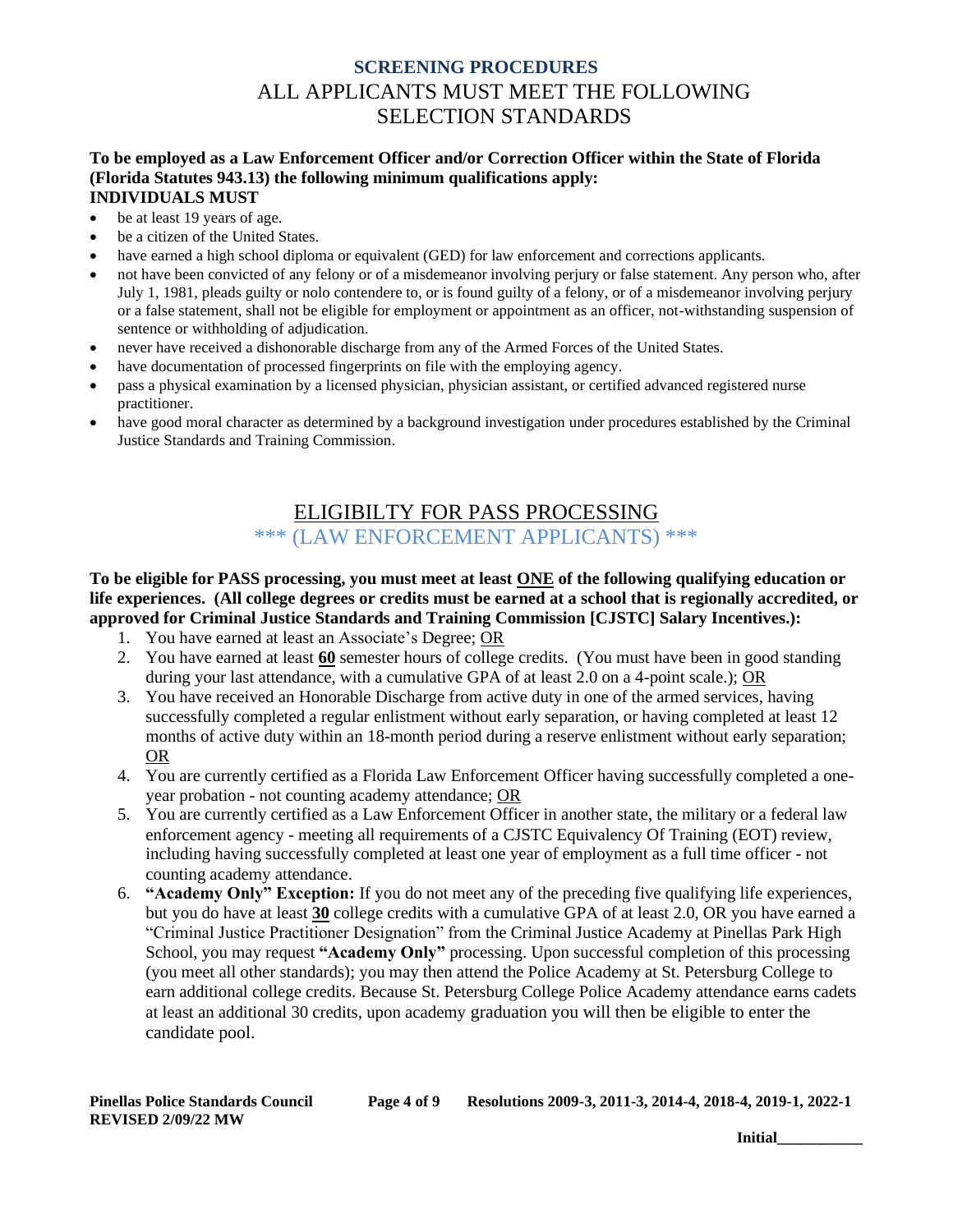# **SCREENING PROCEDURES** ELIGIBILTY FOR PASS PROCESSING \*\*\* (CORRECTIONS APPLICANTS) \*\*\*

**To be eligible for PASS processing, you must meet at least ONE of the following qualifying education or life experiences. (All college credits must be earned at a school that is regionally accredited, or approved for Criminal Justice Standards and Training Commission [CJSTC] Salary Incentives.):**

- 1. You are currently certified as a Florida Corrections Officer having successfully completed a one-year probation - not counting academy attendance; OR
- 2. You are currently certified as a Corrections Officer in another state, the military or a federal law enforcement agency - meeting all requirements of a CJSTC Equivalency of Training (EOT) review, including having successfully completed at least one year of employment as a full time officer - not counting academy attendance; OR
- 3. For Corrections Academy entrance, you must have successfully completed/passed the PERT exam within the past two years or have attained College Level Reading and Writing course credit.

# **Grounds for Disqualification from the PASS Process:**

- Deliberate omission or falsification of information provided to PASS that would materially affect screening or employment decisions, including, but not limited to, the Pre-Intake Questionnaire, Registration, Personal History Statement, Administrative Interview, or supporting documentation.
- Any detected or undetected felony crime committed while an adult. (Detected or undetected crimes committed while a juvenile may be grounds for disqualification.)
- Gambling that results in an arrest or conviction.
- Use, sale or possession of any felony drugs as listed by Florida State Statute to include the unlawful use, sale or possession of prescription drugs not prescribed to the applicant. *\*For the purpose of the PASS Process, the use of prescription drug not prescribed to applicant more than one year from the date of PASS application shall not constitute a disqualification. \*For the purpose of the PASS Process, the use of anabolic steroids more than one year from the date of PASS application shall not constitute a disqualification.*
- Unlawful use of marijuana, hashish or other derivatives on fifty (50) or more occasions during a lifetime is considered affecting moral character or demonstrating a substantial history of poor judgment.
- Use of alcohol that resulted in three or more alcohol related arrests or other alcohol related illegal conduct that affects moral character or demonstrates a substantial history of poor judgment.
- Having two or more driver's license revocations and/or suspensions within five years of date of PASS application for criminal violations, point accumulation, or failure to appear or pay a fine. This does not include suspensions for insurance or other administrative concerns. **(Law Enforcement Applicants ONLY)**
- Failure to achieve a passing score on required written examinations.
- Failure to successfully complete the administrative reviews conducted by PASS.
- Ineligibility to legally possess firearms or ammunition due to a prior criminal conviction (including any conviction for a qualifying offense related to domestic violence) or court order.

# **Grounds for Deferment (processing delayed if any of the conditions are present):**

- You do not possess a current driver's license.
- You have possessed or used marijuana, hashish or its derivatives within the past six [6] months.
- You have been convicted of a criminal traffic offense (DUI, Reckless Driving, etc.) within the last five years, notwithstanding withholding of adjudication. **(Law Enforcement Applicants ONLY)**
- Your driver license has been suspended or (FTA or FTP) revoked for point accumulation within the last three years, as measured from the date on which that penalty was imposed. **(Law Enforcement Applicants ONLY)**
- You have been convicted of three or more moving traffic violations within the last two years,

**Pinellas Police Standards Council Page 5 of 9 Resolutions 2009-3, 2011-3, 2014-4, 2018-4, 2019-1, 2022-1 REVISED 2/09/22 MW**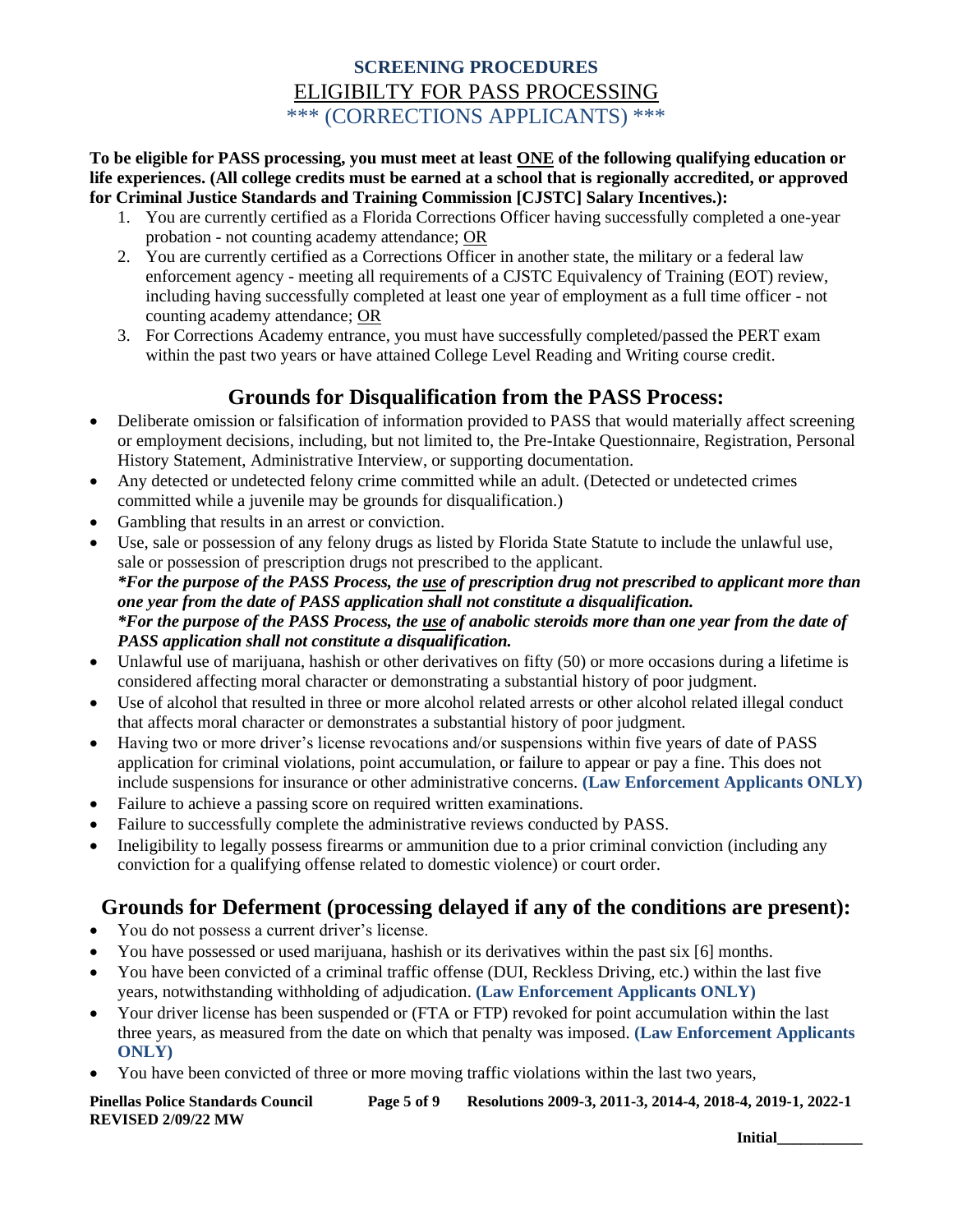notwithstanding withholding of adjudication or violations cleared by attendance at driver's education and/or courses. In such cases, processing will be deferred until a year has elapsed from the date of the last conviction or date of any resulting deferment. **(Law Enforcement Applicants ONLY)**

- Your driver license has been suspended for financial responsibility (uninsured motorist violations) within the last year, as measured from the date the suspension was imposed. You must also show proof of being an insured/insurable driver prior to resumption of processing. **(Law Enforcement Applicants ONLY)**
- Any outstanding warrant, pending criminal court case, unpaid fine or unresolved Failure to Appear in answer to a summons will cause deferment until cleared by the court in which the matter is pending.

# **Grounds for disqualification for acts committed while a law enforcement or corrections officer:**

- Any theft from a crime scene, victim, offender or employing agency.
- Any illegal use of a controlled substance.
- On-duty consumption of alcoholic beverage, unless such consumption was permitted by the employing agency.
- Any falsification of an official report, record or document.
- Acceptance of any bribe, or accepting a gratuity in violation of the employing agency's regulations.

# **Other Qualifications:**

- You must be able to meet the vision, hearing and medical requirements of the hiring agency and possess a valid Florida Driver License at the time of employment.
	- ❖ Failure to keep PASS notified of your current address and telephone numbers will result in deferment of processing, inactivation of your file, or removal from the Candidate Pool.

# **POLYGRAPH PROCEDURES**

The polygraph exam shall occur no later than 10 days after the completion of the PASS Administrative Interview. The candidate is required to make immediate contact with their assigned investigator should an issue occur negating adherence to the specified timeline. The assigned investigator shall work with the candidate to resolve any potential conflicts.

Polygraph Examination Findings:

- 1). No significant physiological responses to relevant questions PASS process continues
- 2). No opinion (inconclusive) or significant response(s) PASS Process stops
- 3). Disqualifying information (known or revealed) PASS Process stops

A candidate possessing disqualifying information is **not eligible** for successful completion of the PASS Process. A disqualified candidate may request reconsideration through the PASS Appeal Process (see next section). If a candidate receives a polygraph exam signifying "No Opinion (inconclusive)" or "significant response(s)" the candidate shall be required to perform a follow up "specific issue" polygraph exam. The purpose of the additional exam is to seek a potential resolution to the identified exam issue(s). A candidate not electing to perform a follow up "specific issue" polygraph exam shall have their PASS file closed.

A candidate electing to perform a follow up "specific issue" polygraph exam shall be responsible for the cost of the exam but the polygraphist will still be dictated by the PPSC. If the follow up polygraph exam indicates no significant responses and no disqualifications are revealed, a candidate will resume the PASS Process. If a

**Pinellas Police Standards Council Page 6 of 9 Resolutions 2009-3, 2011-3, 2014-4, 2018-4, 2019-1, 2022-1 REVISED 2/09/22 MW**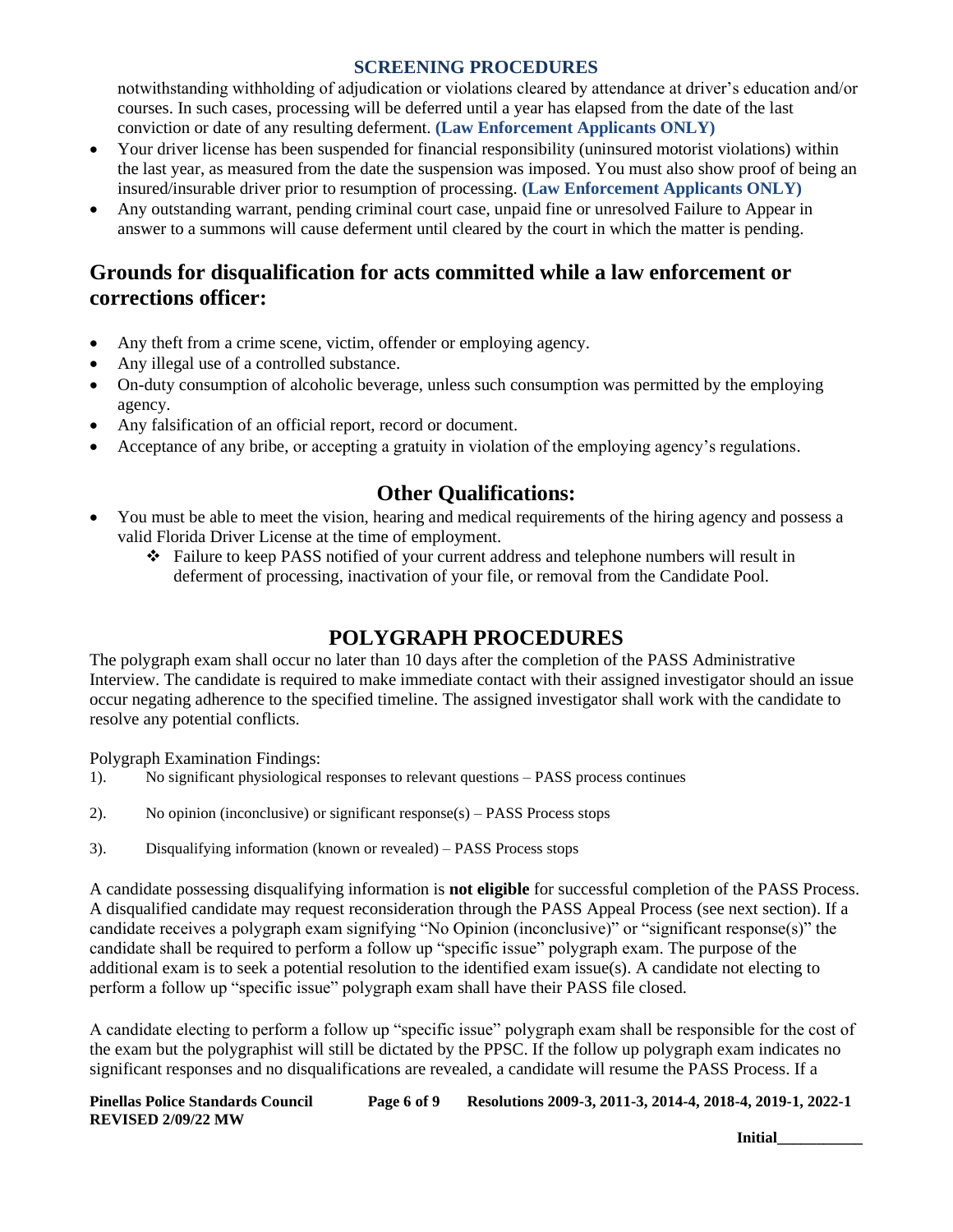candidate reveals disqualification information or the follow up exam still indicates no opinion (inconclusive) or significant response(s) the PASS Process cannot continue. A candidate may request reconsideration through the PASS Appeal Process (see next section). A candidate electing not to proceed with the PASS Appeal Process shall have their PASS file closed.

# **PASS APPEAL PROCESS**

#### **Disqualification Appeal:**

**Any candidate disqualified from PASS processing may submit a written appeal to the Pinellas Police Standards Council, requesting reconsideration and reinstatement. PASS will provide the required forms and timeline procedures upon request. All decisions of the Council are final.** 

#### **Deferment Appeal:**

**Deferment appeals shall not immediately require a polygraph exam for Council review and determination. Providing the deferment appeal is granted, the applicant shall submit to a polygraph exam in accordance with PASS Process Steps.**

#### **Polygraph Determined Appeal:**

**Any candidate's revealing disqualifying information within the polygraph may submit a written appeal to the Pinellas Police Standards Council, requesting reconsideration and reinstatement. PASS will provide the required forms and timeline procedures upon request. All decisions of the Council are final.**

#### **Polygraph Finding of No Opinion (Inconclusive) or Significant Response(s) Appeal:**

**The candidate is required to perform a follow up "specific issue" polygraph exam. The candidate is responsible for the cost of the exam but the polygraphist will still be dictated by the PPSC. If the follow up polygraph exam indicates no significant responses and no disqualifications are revealed, the candidate will resume their PASS Process.** 

**If the candidate reveals disqualifying information or the follow up exam still indicates no opinion (inconclusive) or significant response(s) the candidate may submit a written appeal to the Pinellas Police Standards Council, requesting reconsideration and reinstatement. PASS will provide the required forms and timeline procedures upon request. All decisions of the Council are final.**

### **PASS CANDIDATE POOL**

Candidates successfully completing all aspects of the PASS background screening process (encompassing Florida Statute 943.13, Florida Administrative Code Rule 11B-27, as well as Pinellas Police Standards Council requirements) shall be placed in an eligibility pool for review and consideration by Pinellas County law enforcement agencies for a twelve (12) month period calculated from the date of the PASS Background Completion Letter. Candidates status within the PASS CANDIDATE POOL are subject to the following conditions:

- Candidate acceptance and confirmation of employment offer by a law enforcement agency. The file will be closed but may be reopened for any remaining "pool" time available should the employment offer be rescinded or declined by the candidate.
- Law enforcement certification employment confirmation through FDLE's Automatic Training Management System (ATMS) that officially tracks Florida law enforcement certification employment. The file will be closed but may be reopened for any remaining "pool" time available should the employment be rescinded or declined by the candidate.

| Pinellas Police Standards Council | Page 7 of 9 | Resolutions 2009-3, 2011-3, 2014-4, 2018-4, 2019-1, 2022-1 |
|-----------------------------------|-------------|------------------------------------------------------------|
| <b>REVISED 2/09/22 MW</b>         |             |                                                            |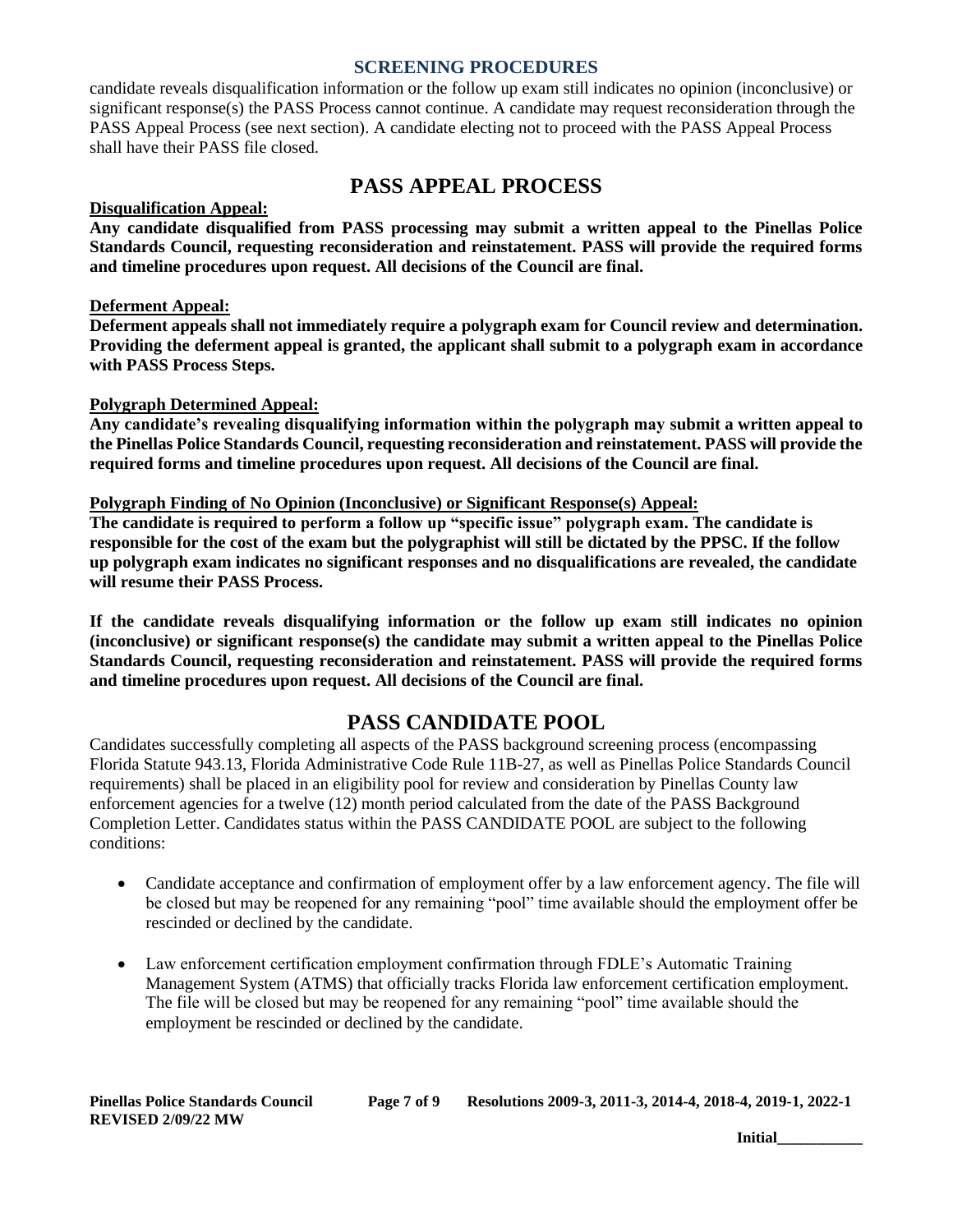- The discovery of information that would constitute a PASS disqualification event (whether new or old) as outlined within the Applicant Information Package (AIP). Upon investigative confirmation of the PASS disqualification event, your file will be closed. You may elect to appeal this decision and in such case shall follow the PASS APPEAL PROCESS and are subject to associated fees. Your file will remain closed pending the review of the Pinellas Police Standards Council Standards Review Committee.
- If, after twelve (12) months, the candidate has not been hired or received an employment offer by a law enforcement agency, the file will be closed. Candidates may renew (PASS Update) their file at the request of a participating law enforcement agency or by the candidate. An assessment fee for an up-todate background screening of the original PASS application file is required.
- For those candidates receiving "Academy Only" exception, eligibility for official PASS CANDIDATE POOL law enforcement consideration shall only occur upon academy graduation. The expiration date of "pool" candidacy shall coincide with the date of the PASS Completion Letter as although not officially eligible your file has been available for review by Pinellas County law enforcement agencies.

### **DOCUMENTS REQUIRED FROM APPLICANTS**

**Be prepared to present the original or a certified copy of the following documents at the time of your Administrative Interview with the PASS Investigator conducting your background investigation. If you do not already have these documents on hand - begin gathering them immediately to avoid a delay in your processing.** *If available, we will accept any of the below required documents at time of registration.*

- Birth Certificate or Passport
- Social Security Card
- Driver's License
- High School Diploma or G.E.D. or Transcript
- College Diploma and Transcripts
- Naturalization Papers or Adoption Decree
- Marriage Certificate(s)
- Divorce Decrees or legal name changes
- Police or Corrections Officer Certifications
- Military Record DD 214 and Discharge
- Certificate(s) for each completed service.
- Law Enforcement or Corrections Officers must submit copies of their certification documents and the last two regular

evaluations they received from their most recent Law Enforcement or Corrections employer.

- Employment evaluation from most recent employer.
- IRS Paperwork visit local office ask for "unmasked" wage and income transcripts for the last 10 yrs. [https://www.irs.gov/uac/contact-my-local](https://www.irs.gov/uac/contact-my-local-office-in-florida)[office-in-florida](https://www.irs.gov/uac/contact-my-local-office-in-florida)
- W-2 forms for the last 5 years.
- PERT Certification or College Level Reading and Writing course credit for **Corrections Officers.**

### **IF YOU GET HIRED AS AN OFFICER IN FLORIDA**

If you complete the PASS Process, please notify PASS if you accept employment as a Law Enforcement or Corrections Officer anywhere within the State of Florida. This will allow us to see that you are afforded certain protections provided to officers by law, such as removing your photograph or address from public record. It is important for you to inform us when you take such employment, even if you expect the employer to contact us.

**REVISED 2/09/22 MW**

**Pinellas Police Standards Council Page 8 of 9 Resolutions 2009-3, 2011-3, 2014-4, 2018-4, 2019-1, 2022-1**